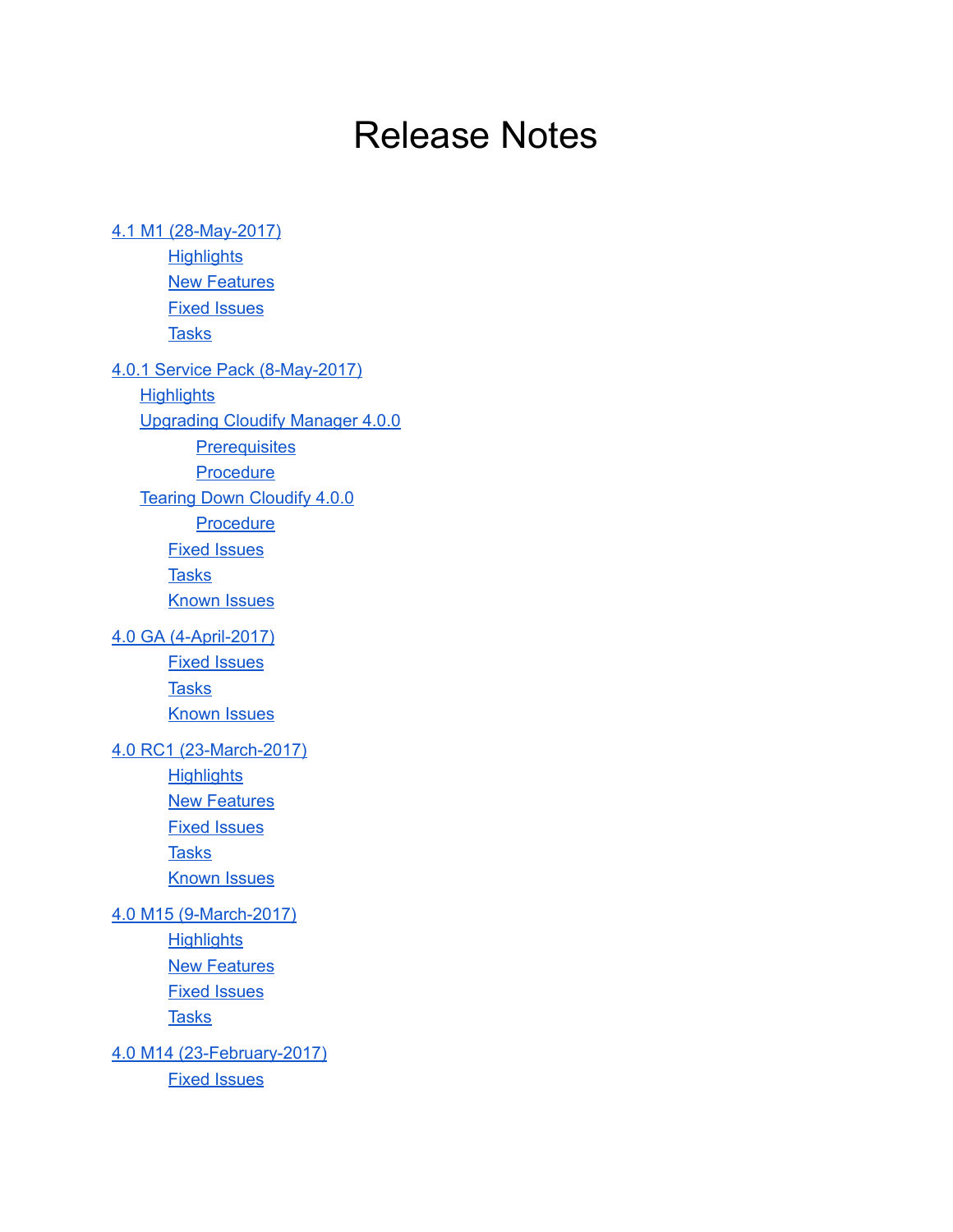4.0 [M13](#page-12-0) **[Highlights](#page-12-1)** New [Features](#page-12-2) Fixed [Issues](#page-12-3) 4.0 M12 (31-January-2017) **[Highlights](#page-13-1)** New [Features](#page-13-2) Fixed [Issues](#page-13-3) [Known](#page-14-0) Issues 4.0 M10 (29-December-2016) [What's](#page-14-2) new **New [Features](#page-14-3)** Fixed [Issues](#page-14-4) **[Improvements](#page-14-5)** 4.0 M9 (15-December-2016) Fixed [Issues](#page-15-1) 4.0 M8 (1-December-2016) [What's](#page-15-3) new **New [Features](#page-15-4)** Fixed [Issues](#page-15-5) 4.0 M7 (20-November-2016) [What's](#page-16-1) new New [Features](#page-16-2) 4.0 M6 (6-November-2016) Fixed [Issues](#page-16-4) 4.0 M5 (25-October-2016) [What's](#page-16-6) new **New [Features](#page-16-7)** Fixed [Issues](#page-17-0) 4.0 M4 (October-2016) [What's](#page-17-2) new Fixed [Issues](#page-17-3) [Known](#page-17-4) Issues 4.0 M3 (02-October-2016) Release [Highlights](#page-17-6)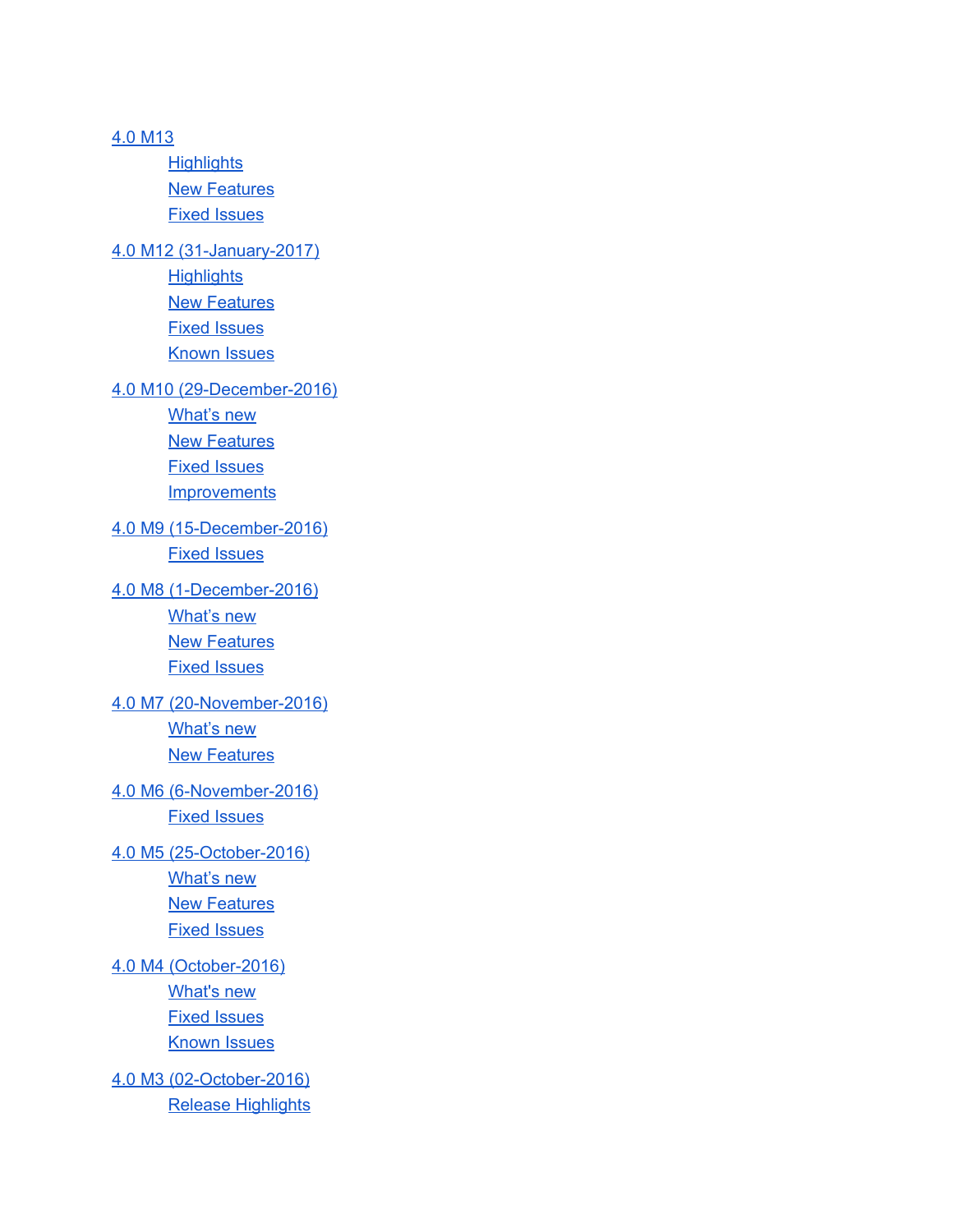[What's](#page-17-7) new Fixes [Issues](#page-18-0) **[Improvements](#page-18-1)** [Known](#page-18-2) Issues

4.0 M1 (31-August-2016) Release [Highlights](#page-18-4) [What's](#page-20-0) new Fixed [Issues](#page-20-1) **[Tasks](#page-21-0)** 

## <span id="page-2-0"></span>4.1 M1 (28-May-2017)

<span id="page-2-1"></span>**Highlights** 

● Installing plugins from source is not permitted by default.

<span id="page-2-2"></span>New Features

• CFY-6474 - User should be able to [explicitly](https://cloudifysource.atlassian.net/browse/CFY-6474) specify whether plugins should be installed from source on [deployment](https://cloudifysource.atlassian.net/browse/CFY-6474) creation

### <span id="page-2-3"></span>Fixed Issues

- CFY-6288 Host pool plugin acquire error [message](https://cloudifysource.atlassian.net/browse/CFY-6288)
- CFY-6864 [Restore](https://cloudifysource.atlassian.net/browse/CFY-6864) doesn't work in cluster of 1
- CFY-6867 Cluster start [doesn't](https://cloudifysource.atlassian.net/browse/CFY-6867) work
- CFY-6869 Migration file created with drop index
- CFY-6898 Get version returns premium edition in [community](https://cloudifysource.atlassian.net/browse/CFY-6898) edition
- CFY-6914 Create / restore [snapshot](https://cloudifysource.atlassian.net/browse/CFY-6914) is broken
- CFY-6839 Invalid help messages in teardown command
- CFY-6913 Restore from <4 snapshot puts plugins in wrong tenant
- CFY-6652 Timestamp in logs is GMT and not system time

<span id="page-2-4"></span>**Tasks** 

● CFY-6870 - Add certificates replacement after snapshot restore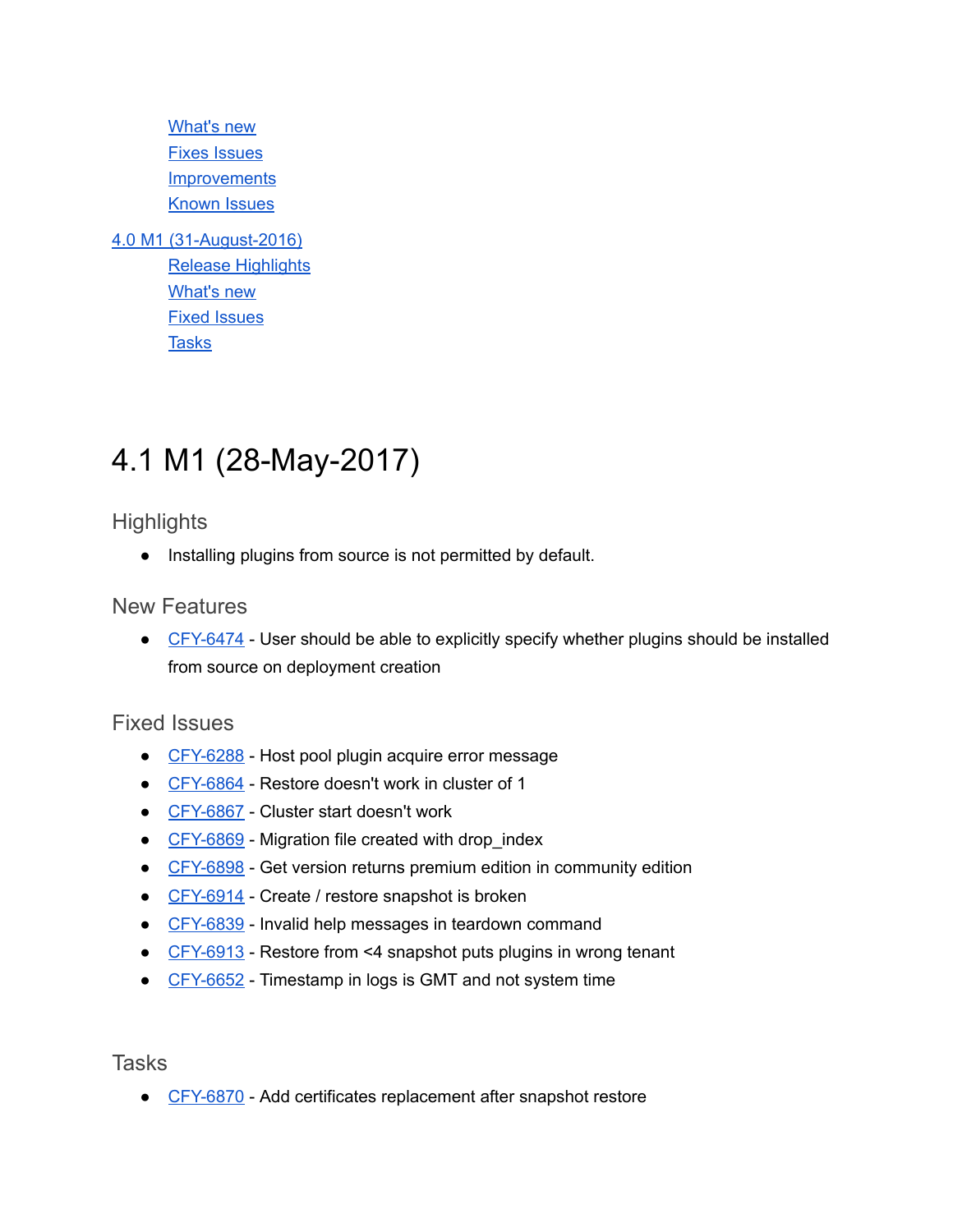- CFY-6899 Reboot manager after certificates restore
- CFY-6863 Verify env before restore
- CFY-6877, CFY-6879, CFY-6880, CFY-6829 RabbitMQ isolation related tasks
- CFY-6770 Change 412 error message for [DeploymentPluginNotFound](https://cloudifysource.atlassian.net/browse/CFY-6770) on deployment [creation](https://cloudifysource.atlassian.net/browse/CFY-6770)
- CFY-6842 Break time [consuming](https://cloudifysource.atlassian.net/browse/CFY-6842) integration test modules to several modules
- CFY-6857 Manager images should use the same RabbitMQ [credentials](https://cloudifysource.atlassian.net/browse/CFY-6857) as bootstrap [does](https://cloudifysource.atlassian.net/browse/CFY-6857)
- CFY-6871 Remove source url from validation [parameters](https://cloudifysource.atlassian.net/browse/CFY-6871)
- CFY-6904 Support stage db [upgrade](https://cloudifysource.atlassian.net/browse/CFY-6904)
- CFY-6909 Create script [teardown](https://cloudifysource.atlassian.net/browse/CFY-6909) 4.0.1 that handle HA
- CFY-6911 Update diamond plugin [definition](https://cloudifysource.atlassian.net/browse/CFY-6911) to install false
- CFY-6922 Change messages since plugin [installation](https://cloudifysource.atlassian.net/browse/CFY-6922) from source not supported

## <span id="page-3-0"></span>4.0.1 Service Pack (8-May-2017)

## <span id="page-3-1"></span>**Highlights**

- Support has been added for the complete uninstallation of Cloudify, using the cfy teardown command.
- <span id="page-3-2"></span>● Cloudify Manager no longer uses a root user for its operation.

## Upgrading Cloudify Manager 4.0.0

Use the following procedure to upgrade Cloudify Manager 4.0.0 to version 4.0.1 or later on the same virtual machine, with the same IP address.

<span id="page-3-3"></span>Note: To upgrade on a new virtual machine, see the [documentation](http://docs.getcloudify.org/4.0.0/installation/bootstrapping/#option-1-installing-a-cloudify-manager).

#### **Prerequisites**

To work with existing agents, the broker credentials that you pass as inputs must be the same as those specified for the Manager that you are updating. Make a note of the credentials of the existing Cloudify Manager before you tear it down.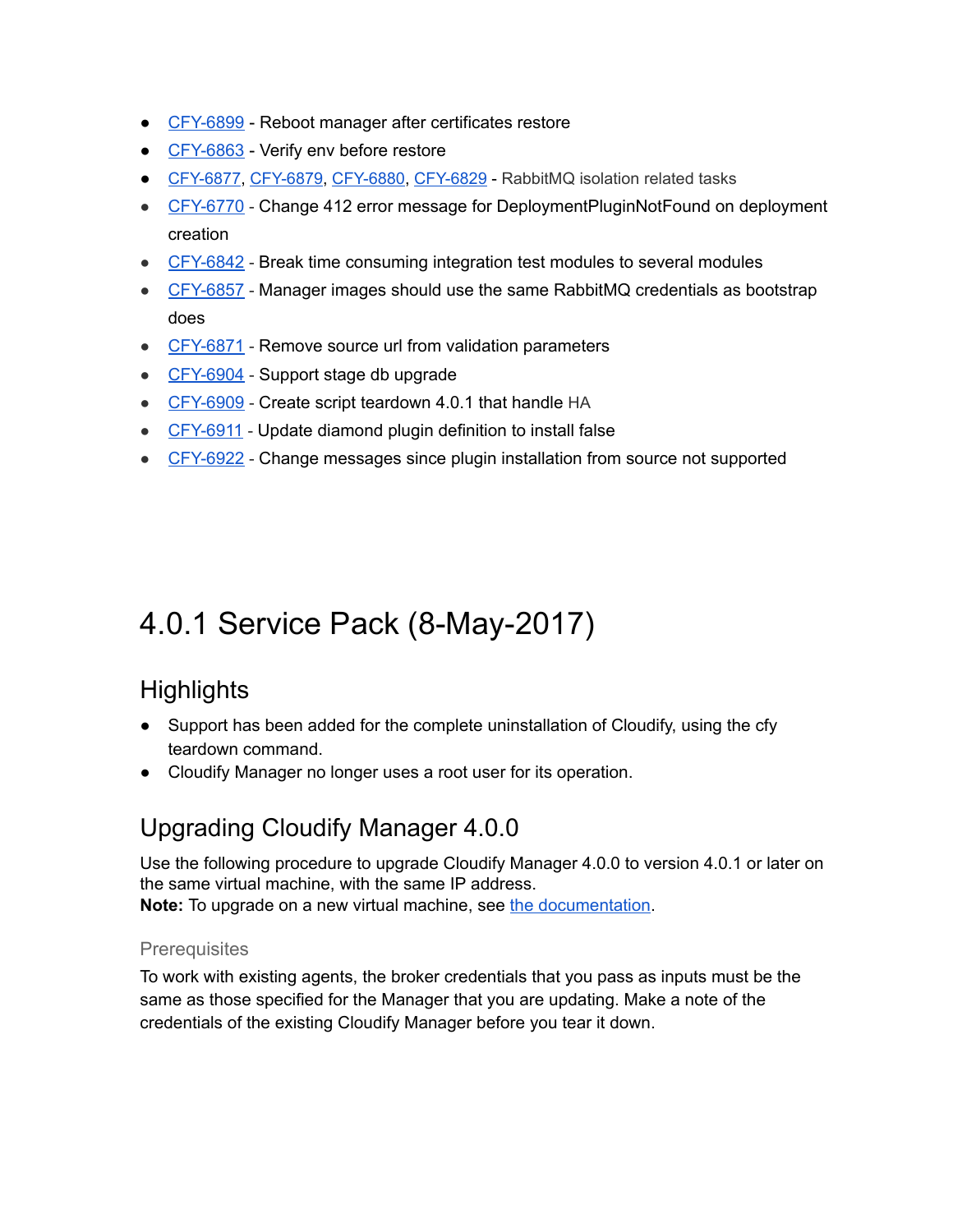<span id="page-4-0"></span>**Procedure** 

1. Run the following command to take a snapshot of Cloudify Manager 4.0.0 and download it.

```
cfy snapshots create my_snapshot
cfy snapshots download my snapshot -o {{
/path/to/the/snapshot/file }}
```
2. (Optional) If you have Cloudify agents with which you want the new instance of Cloudify Manager to communicate, using SSH, on the Manager VM run the following command to save the SSL directory in another location (for example, the home directory:

```
cp -r /etc/cloudify/ssl {{ your home dir, I.E: /home/centos }}
```
- 3. Tear down Cloudify Manager 4.0.0, using the procedure described in Tearing Down Cloudify 4.0.0, below.
- 4. [Bootstrap](http://docs.getcloudify.org/4.0.0/installation/#option-2-bootstrapping-a-cloudify-manager) a new Cloudify Manager on the same VM.

To use the agents from the previous Cloudify Manager make sure that you pass the same rabbitmq username and rabbitmq password as you did when bootstrapping the original Manager. If you did not pass any username or password, do not pass them during bootstrapping the new Manager, in which case the default values will be used. If you used a Cloudify Manager 4.0.0 image,- both values are cloudify.

5. Run the following commands to restore the snapshot from the old Manager on the new Manager.

```
cfy snapshots upload {{ /path/to/the/snapshot/file }}
--snapshot-id my snapshot
```
cfy snapshots restore my\_snapshot

After the execution is complete, you can run the following command to check it's status:

cfy executions list --include-system-workflows

6. (Optional) ) If you have Cloudify agents with which you want the new instance of Cloudify Manager to communicate, using SSH on the Manager VM run the following command to replace the new Manager's SSL directory with the one you copied from the previous Manager .

```
sudo rm -rf /etc/cloudify/ssl
sudo cp -r {{ previously saved ssl dir, I.E: /home/centos/ssl
}} /etc/cloudify
```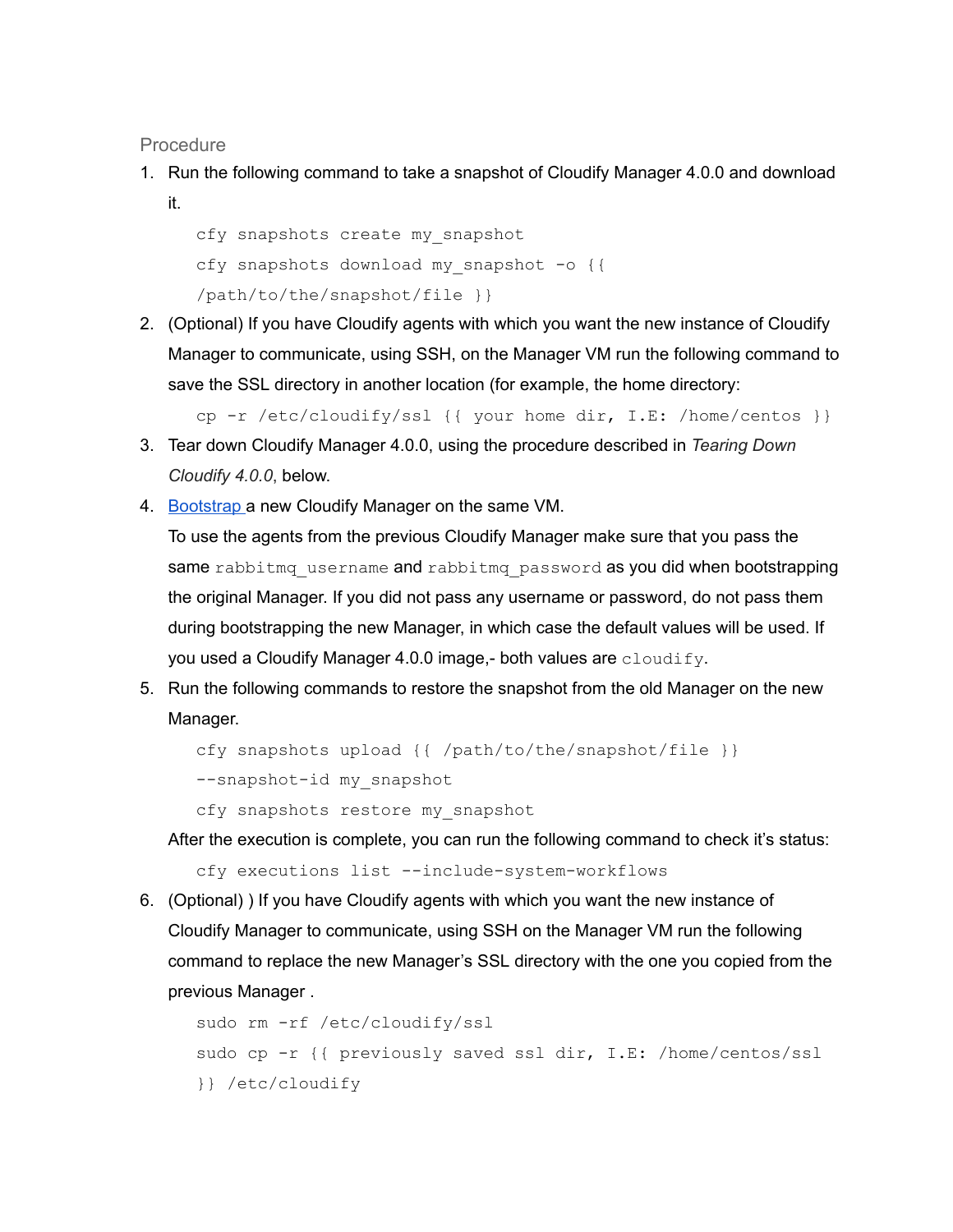To ensure that the directory has Read permissions, run:

```
sudo chmod -R 644 /etc/cloudify/ssl
```
7. Reboot the Manager VM.

You can verify the changes have been successfully implemented by running cfy status.

## <span id="page-5-0"></span>Tearing Down Cloudify 4.0.0

This procedure describes how to tear down Cloudify Manager 4.0.0 while keeping the VM alive. You must use this procedure if you want to reinstall or upgrade Cloudify Manager 4.0.0 on the same VM.

#### <span id="page-5-1"></span>Procedure

1. (Optional) To keep your existing data, take a snapshot and download it:

```
cfy snapshots create my_snapshot
cfy snapshots download my snapshot -o {{
/path/to/the/snapshot/file }}
```
2. Using SSH, on the Manager VM run the following commands to download the teardown script and run it as sudo.

```
curl -o ~/cfy teardown 4 0 0.sh
```
https://raw.githubusercontent.com/cloudify-cosmo/cloudify-dev/

[master/scripts/cfy\\_teardown\\_4\\_0\\_0.sh](https://raw.githubusercontent.com/cloudify-cosmo/cloudify-dev/master/scripts/cfy_teardown_4_0_0.sh)

sudo bash cfy teardown 4 0 0.sh (You must supply a  $-f$  flag.)

3. It is recommended that you remove the profile directory of this Manager from your local

```
~/.cloudify/profiles directory:
```

```
rm -rf \sim / .cloudify/profiles/{{ your Manager's ip }}
```
The Manager is removed from the VM, and you can bootstrap a new Manager, of version 4.0.0 or higher, on the same VM.

### <span id="page-5-2"></span>Fixed Issues

- CFY-6794 You can now use teardown to uninstall Cloudify.
- CFY-6740 Ctx runtime properties now work as expected in Cloudify Manager blueprints.
- CFY-6718 restore snapshot now works with different schemas.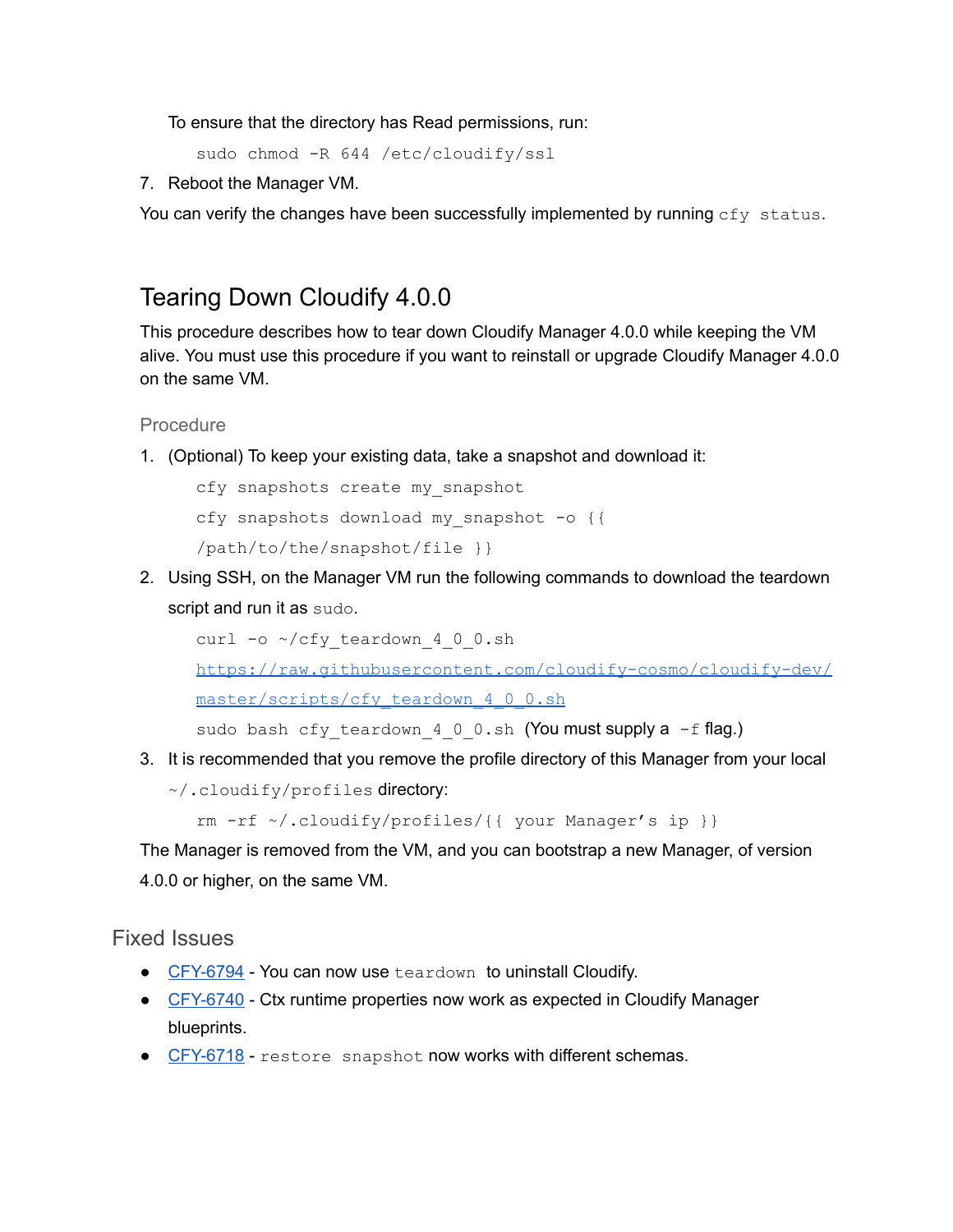- CFY-6711 Cloudify Manager image configuration restarts the rabbitmq service after certificates creation on first boot.
- CFY-6663 The issue in which a user saw an incorrect number of node-instances in the Cloudify Web interface has been addressed.
- CFY-6660 The issue in which the ` include=created by` property in the REST API did not work, has been addressed.
- CFY-6709 The issue in which the Events API did not filter responses has been addressed.
- STAGE-308 The issue in which the Cloudify Web interface failed to scale a simple "hello world" blueprint has been addressed.
- STAGE-262 An environment variable has been added to enable certificate authentication in the Cloudify Web interface.
- STAGE-299 You cannot restore snapshots from the Cloudify Web interface.

## <span id="page-6-0"></span>**Tasks**

- CFY-6828 Add stage DB migration revision to snapshot metadata.
- CFY-6775 When you create a snapshot, the Cloudify Manager certificate is also saved.
- CFY-6744 Encryption keys are autogenerated on the master node of a cluster.
- CFY-6722 Multiple local profiles are supported by default.
- CFY-6245 REST service logging configuration should be parameterized.
- STAGE-267 In the Cloudify Web interface Deployments page, node statuses that have no nodes (number is 0) are gray.
- STAGE-258 Only blueprint samples are displayed in the Blueprint Catalog repository.
- STAGE-225 You can use "" as an empty string for input values.
- STAGE-190 A creator field has been added to blueprints, deployments, snapshots, plugins and executions resources.

## <span id="page-6-1"></span>Known Issues

- STAGE-312 In the Cloudify Web interfaces, if you view a workflows that requires inputs in the Execute workflow, and you do not refresh the page, when you attempt to run the install workflow, the execution fails.
- STAGE-286 When you click Create new deployment on the Deployments page, an error is generated and the process cannot continue. Workaround: Create deployments by clicking Create deployment on the drill-down page of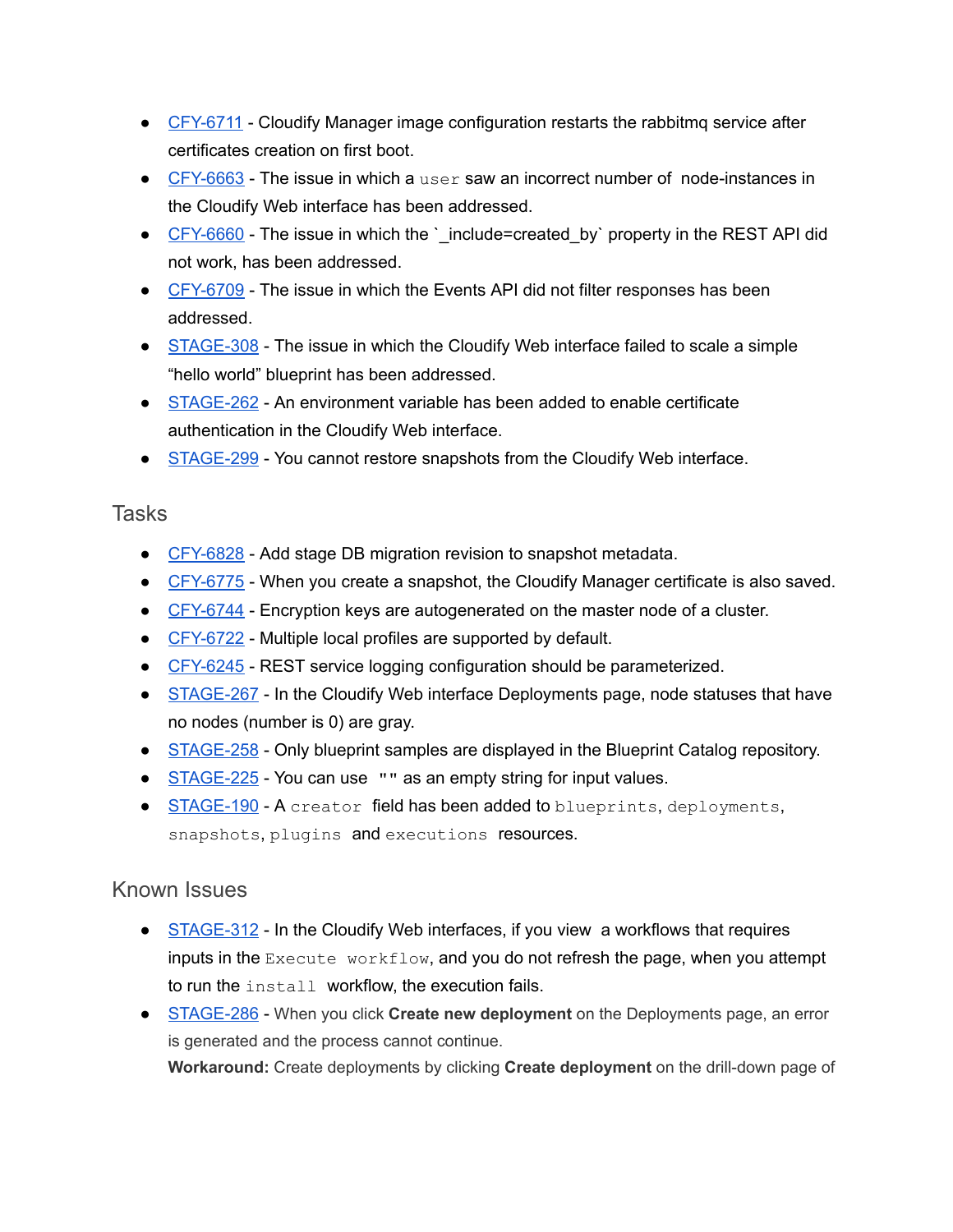the appropriate blueprint, which you access by clicking on the blueprint in the local blueprints.

- $\bullet$  CFY-6726 You should use  $-$ -allow-custom-parameters to uninstall blueprints that import types.yaml earlier than version 4.0.
- CFY-6907 The [teardown](#page-5-0) script is not supported for version 4.0.x clusters.

# <span id="page-7-0"></span>4.0 GA (4-April-2017)

<span id="page-7-1"></span>Fixed Issues

- CFY-6652 Timestamp in logs has been changed to system time.
- CFY-6667 ctx.download resource no longer generates an incorrect file server path on Windows.
- CFY-6601 Snapshots can now be used in HA mode.
- CFY-6619 It is now possible to upgrade machines that have more than one agent.
- $\bullet$  CFY-6606 The issue in which a new active manager was not triggered on a cluster in the event that the Nginx server stopped on the current active manager has been addressed.
- CFY-6657 The issue in which, if you added a node to a cluster using the same name as a different machine which is no longer part of the cluster, the cluster did not work has been addressed.
- CFY-6635 Userdata agent installation is broken due to SSL certificate validation
- CFY-6577 You can now run an agent upgrade following a snapshot restore.
- <span id="page-7-2"></span>• CFY-6684 - Snapshots in which the deployment or node ID contains an underscore () no longer fail.

- CFY-6280 PostgreSQL is used in snapshots code.
- CFY-6645 -A number of new fields have been added to events/logs that are returned by the REST service.
- CFY-6648 The implementation for the events endpoint in the API implementation (v.3) has been updated to return a flat dictionary response.
- CFY-6618 Refine rest-location for HA modes
- $\bullet$  CFY-6622 The upgrade command has been removed from  $cfy$  for this release.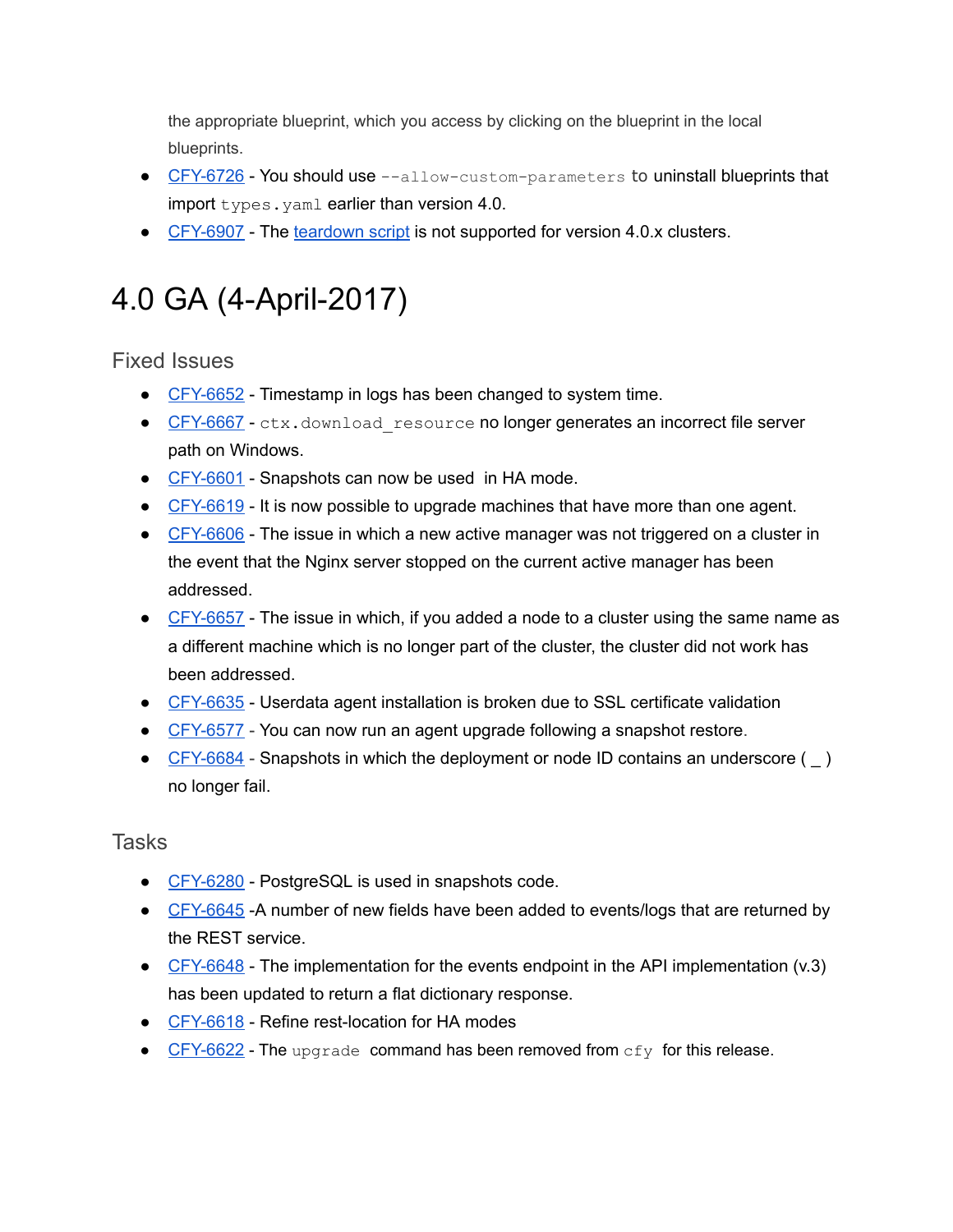## <span id="page-8-0"></span>Known Issues

● CFY-6919 - When you upgrade Cloudify Manager from version 3.4.x to version 4.0.x, deployments that included plugins which were part of version 3.4.x no longer work.

# <span id="page-8-1"></span>4.0 RC1 (23-March-2017)

## <span id="page-8-2"></span>**Highlights**

- Secrets storage You now have the ability to store secrets in Cloudify Manager and refer to them using an intrinsic function in blueprints.
- Private key file content can be passed to the compute node agent config property.
- RabbitMQ is encrypted by default.

## <span id="page-8-3"></span>New Features

- CFY-6495 Secrets API has been added with create, update and get functions.
- CFY-6538 list and delete to functions are add to the secrets API.
- CFY-6530 get secret has been added as an intrinsic function in the blueprints.
- CFY-6531 Agent config can receive the SSH key as a string (the content).

### <span id="page-8-4"></span>Fixed Issues

- CFY-6395 Filtering is now possible by either events or logs.
- CFY-6557 Empty values are supported in rangeable decorator.
- CFY-6408 Events filter fields are no longer ignored.
- CFY-6516 The REST service to be [unresponsive](https://cloudifysource.atlassian.net/browse/CFY-6516) when [deployments](https://cloudifysource.atlassian.net/browse/CFY-6516) are deleted in [parallel](https://cloudifysource.atlassian.net/browse/CFY-6516) .
- CFY-6581 Teardown is now possible in the event of an unsuccessful bootstrap.
- $CFY-6614$  The CLI documentation for the  $-a$  and  $-e$  flags of  $cfy$  ladp set command has been clarified.
- $\bullet$  CFY-6578 The  $-t$  flag in the cfy snapshot restore command is more fully explained.
- CFY-6562 The error that occurred when bootstrapping SSL-enabled, with auto generated certificates has been addressed.
- CFY-6560 cfy status now returns "Cloudify Stage" instead of "Cloudify UI".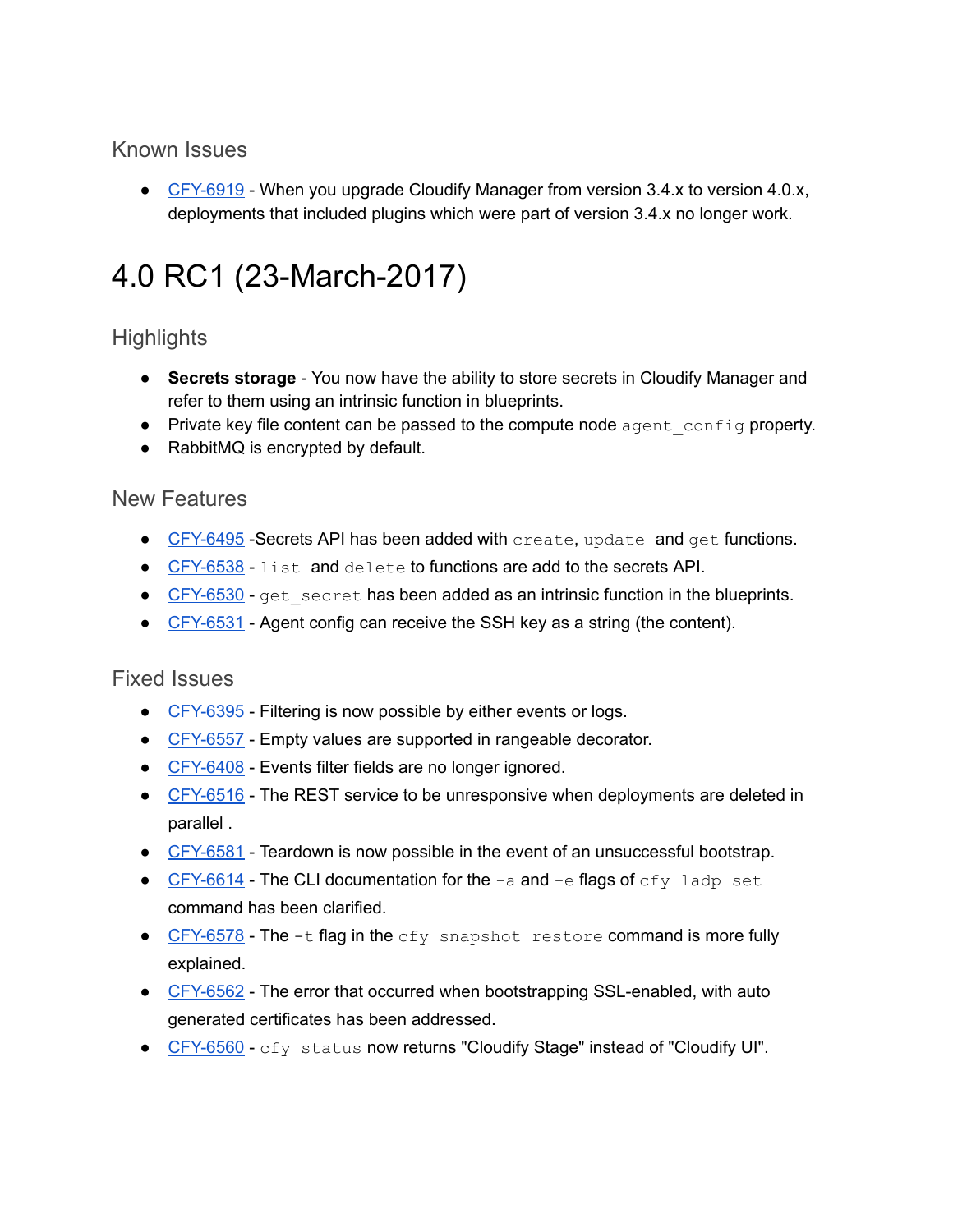- CFY-6617 When LDAP integration is being used it is no longer possible to create users or add them to groups/tenants via Cloudify.
- CFY-6600 The name of the node to remove from a cluster is now an argument and not an option.
- CFY-6595 The CLI now returns an appropriate error message in the event that, when requesting cfy cluster nodes list, there are no Cloudify Managers online in the HA cluster.
- CFY-6597 A relevant error message is now returned in the CLI if you try to remove a non-existent node from an HA cluster.
- CFY-6550 The cfy cluster set-active function no longer breaks.
- CFY-6549 An error no longer occurs when you attempt to include only blueprint id in deployment results.

## <span id="page-9-0"></span>Tasks

- CFY-6481 RabbitMQ is now configured to use SSL, with the same certificate as REST
- $\bullet$  CFY-6535 Maintenance mode can only be enabled/disabled by an admin user.
- [CFY6612](https://cloudifysource.atlassian.net/browse/CFY-6612) RBAC commands are not included in the 4.0 release.
- $\bullet$  CFY-6475 Requests dependencies have been updated to  $\geq$  = 2.7.0, < 3.0.0.
- CFY-6569 Network [components](https://cloudifysource.atlassian.net/browse/CFY-6569) have been added to the node cellar OpenStack [example](https://cloudifysource.atlassian.net/browse/CFY-6569).
- CFY-6434 The [OpenStack](https://cloudifysource.atlassian.net/browse/CFY-6434) plugin has been changed to version 2.0.1 in CLI packages and [examples](https://cloudifysource.atlassian.net/browse/CFY-6434).
- CFY-6507 A secure internal api token has been created.
- CFY-6545 Consul bin and syncthing bin have been moved to /opt/consul.
- CFY-6526 Handle manager certificate in cluster, in agents

## <span id="page-9-1"></span>Known Issues

- CFY-6660 If you make a REST API call using the include=created by argument, you will receive a corrupted response.
- $\bullet$  CFY-6616 If you delete a Cloudify Manager and you are using the CLI as a client, you must delete the CLI profile of the manager.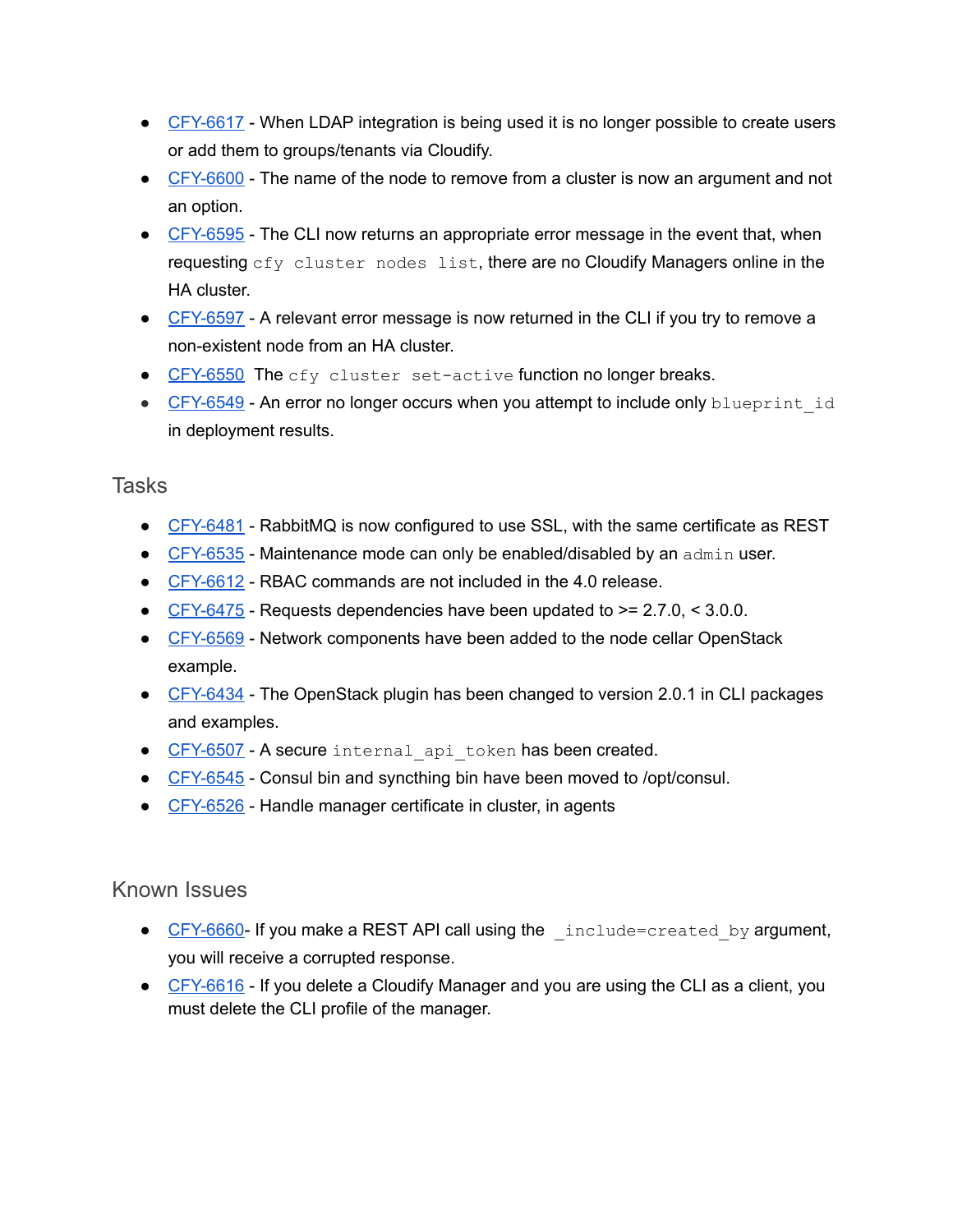# <span id="page-10-0"></span>4.0 M15 (9-March-2017)

## <span id="page-10-1"></span>**Highlights**

● Encrypted communication between agents/management worker and manager (REST API + File server).

### <span id="page-10-2"></span>New Features

- $\bullet$  CFY-6382 Add a service name property to Cloudify's agent AgentConfig data type
- CFY-6367 All internal (agent/mgmtworker to rest service) REST communications are now SSL encrypted over port 53333
- CFY-6492 File server access is now possible only through port 53333 (with the suffix `/resources`) and is also SSL encrypted

## <span id="page-10-3"></span>Fixed Issues

- CFY-6517 cfy status doesn't show active manager ip
- CFY-6500 Standby manager start original db after reboot
- CFY-6501 `cfy status` shows postgresql service as dead in HA
- CFY-6510 cfy resource list returns 'NoneType' object has no attribute 'get'
- CFY-6511 Vague error message when missing ssh credentials
- CFY-6504 Offline bootstrap fails due to [dsl\\_resources](https://cloudifysource.atlassian.net/browse/CFY-6504) input bug
- CFY-6498 Unable to specify a file path for manager resources package
- <span id="page-10-4"></span>• CFY-6496 - Fixed security groups in manager blueprints

- CFY-6381- Create cloudify agent storage directory under %PROGRAMDATA%
- CFY-6380 Cloudify agent [installations](https://cloudifysource.atlassian.net/browse/CFY-6380) on Windows should be located under [%PROGRAM](https://cloudifysource.atlassian.net/browse/CFY-6380) FILES%. (only 4.0 part, 3.4.2 was submitted in previous cycle)
- CFY-6508 Remove cloudify-aria-extensions dependency from 4.0
- CFY-6497 Generate internal SSL [certificates](https://cloudifysource.atlassian.net/browse/CFY-6497) on Cloudify manager image first boot
- CFY-6486 Remove cfy recover [command](https://cloudifysource.atlassian.net/browse/CFY-6486)
- CFY-6472 Set a default number for workflow [operation](https://cloudifysource.atlassian.net/browse/CFY-6472) retries
- CFY-6092 Remove [Elasticsearch](https://cloudifysource.atlassian.net/browse/CFY-6092) from manager bootstrap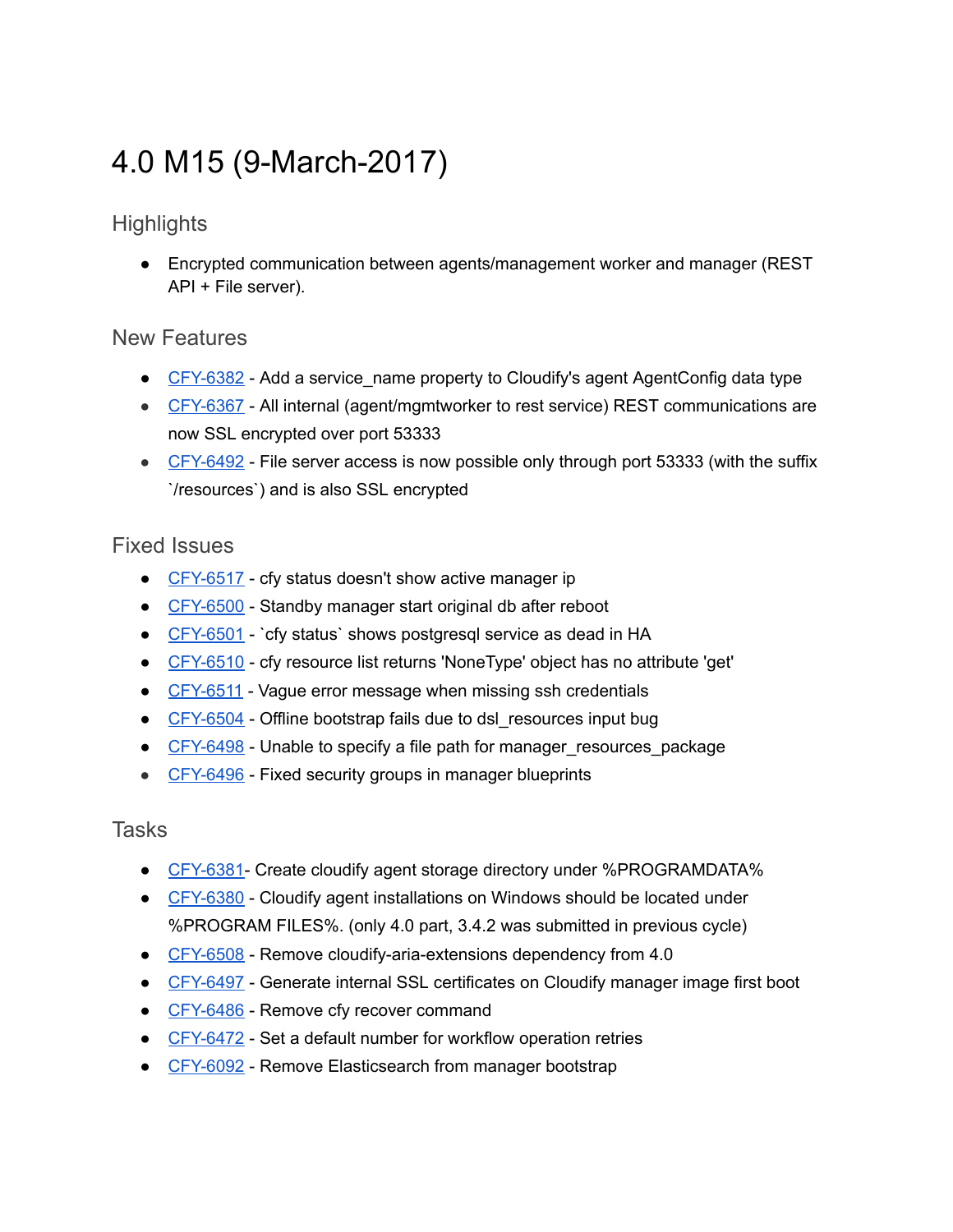- CFY-6442 The creator of a resource should be visible whenever listing/getting resources
- CFY-6443 Change manager's certificate location
- CFY-6484 Generate internal api token per user
- CFY-6526 Handle manager certificate in cluster
- CFY-6514 Sync security configuration files
- CFY-6502 Support `cfy cluster set-active` command
- CFY-6499 Move lock file into /tmp
- CFY-6527 Create Stage db in manager

## <span id="page-11-0"></span>4.0 M14 (23-February-2017)

<span id="page-11-1"></span>Fixed Issues

- CFY-6473 An infinite loop no longer occurs in dispatch if the [workflow](https://cloudifysource.atlassian.net/browse/CFY-6473) executor reaches an [invalid](https://cloudifysource.atlassian.net/browse/CFY-6473) state.
- CFY-6412 By default, when you generate the list of users, tenants, or user-groups only the number of linked resources are displayed. You can retrieve full details with the use of  $a$  --include-users, --include-tenants,  $or$  --include-groups flag.
- CFY-6437 The issue related to creating and restoring snapshots has been addressed.
- CFY-6476 The issue related to source plugin TAR creation when uploading a blueprint has been addressed.

- CFY-6405 Cloudify CLI on a Cloudify [Manager](https://cloudifysource.atlassian.net/browse/CFY-6405) image has been created for a root user.
- CFY-6157 An [OpenStack](https://cloudifysource.atlassian.net/browse/CFY-6157) hello [world](https://cloudifysource.atlassian.net/browse/CFY-6157) example that is [compatible](https://cloudifysource.atlassian.net/browse/CFY-6157) with the simple-manager-blueprint.yaml has been created.
- CFY-6365 Automatically-generated SSL certificates are passed from Cloudify Manager to the agent during the agent's creation.
- CFY-6433 The name of the administrator role in Cloudify has been changed from administrator to admin.
- CFY-6273 It is possible to have a cluster operation without a majority of the cluster being available. The Cloudify Manager with the most-recently updated data will be selected as the active manager.
- CFY-6370 Permissions are verified for every file server request.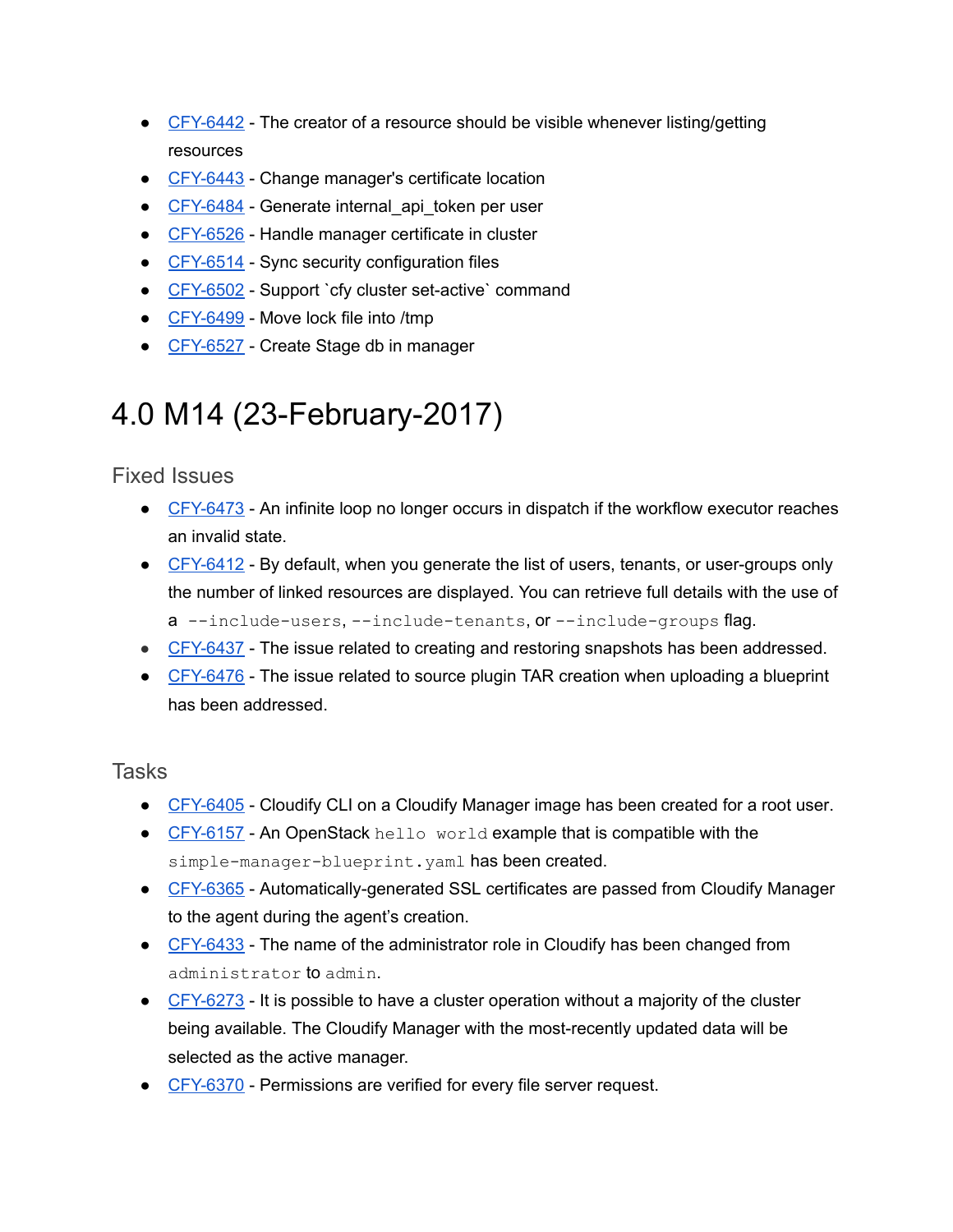- CFY-6413 Credential headers are only added to a request when necessary.
- CFY-6435 To enable secure communication between the agent and the Cloudify Manager, file server credentials are passed to the agent.

## <span id="page-12-0"></span>4.0 M13

## <span id="page-12-1"></span>**Highlights**

- The multi tenancy REST API is now documented.
- The new Cloudify user interface (stage) is functional and running on Cloudify Manager.

### <span id="page-12-2"></span>New Features

 $\bullet$  CFY-6356 - In the event that the uninstall workflow fails, a message is displayed that includes a solution to the problem.

## <span id="page-12-3"></span>Fixed Issues

- CFY-6388 The situation in which `logstash` failed to fetch logs and events that were written after exchanges from logs and events were deleted has been addressed.
- CFY-6333 The situation in which the `create snapshot` command failed when the snapshot file was too big has been addressed.

- CFY-6129 The `logstash jdbc` and `postgresql` plugins have been added to the Cloudify Manager resources file.
- CFY-6349 During boot-up, if the 'set manager ip on boot' parameter is set to 'true', the Cloudify Manager image updates the private IP address of Cloudify Manager, assuming that `admin password` has been specified..
- CFY-6389 The `CloudifySettings` Blueprint has been removed from Cloudify Manager images.
- CFY-6364 An SSL certificate for Cloudify Manager/agent communication is automatically generated during bootstrapping.
- CFY-6369 An API call has been created that validates the permission of a user to access a file server resource.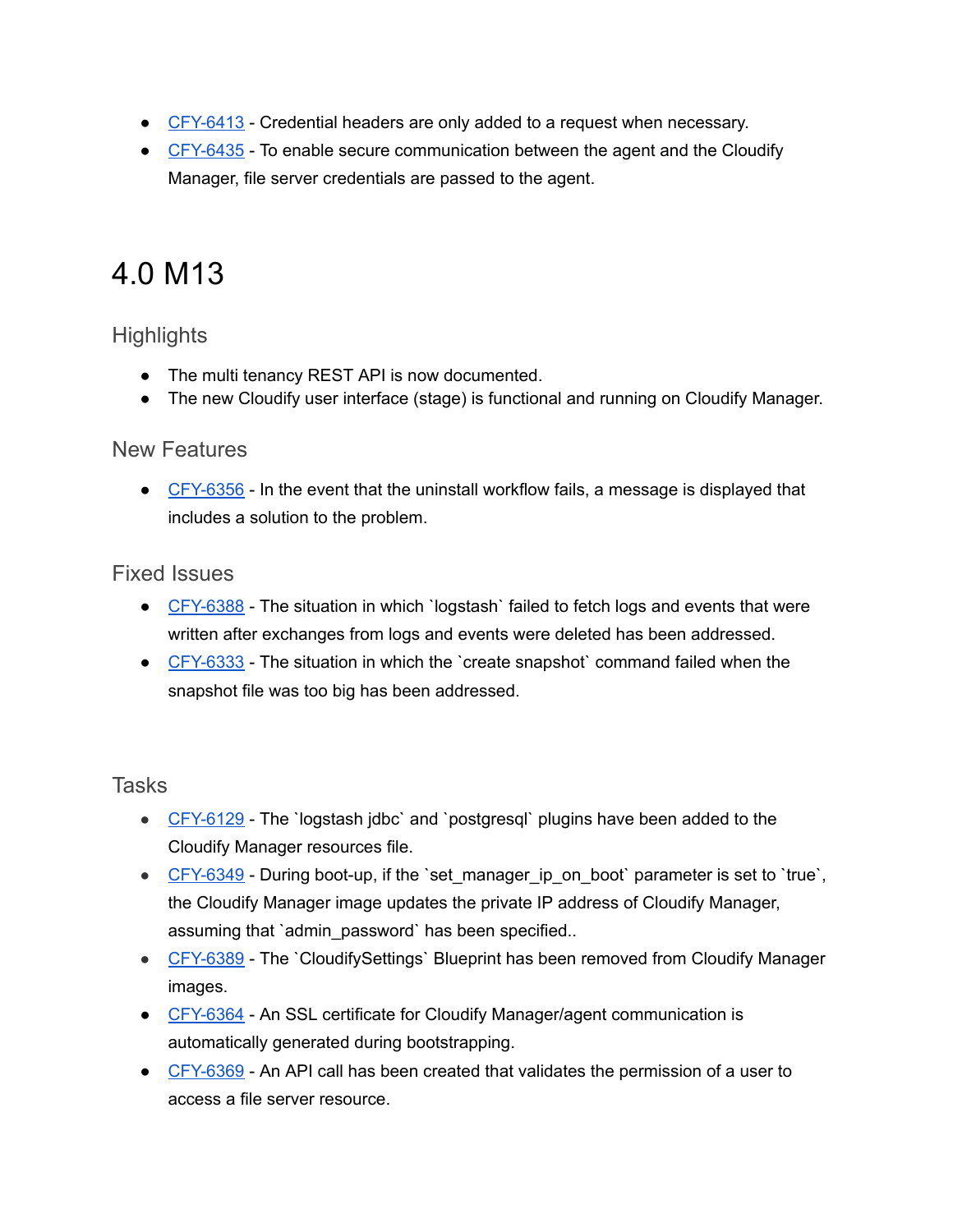- CFY-6350 The `get Cloudify version`, `get user tenants` and `get user token` requests can be implemented without a specific tenant needing to be provided.
- CFY-6185 The multi tenancy REST API is now documented.

# <span id="page-13-0"></span>4.0 M12 (31-January-2017)

## <span id="page-13-1"></span>**Highlights**

- LDAP passwords are no longer stored in the Cloudify DB.
- The default tenant cannot be deleted.
- From this milestone, Cloudify premium is not uploaded to  $pypi$ . Only community releases will be uploaded.

### <span id="page-13-2"></span>New Features

- CFY-6184 LDAP passwords are no longer stored in the Cloudify DB.
- CFY-6317 The default tenant cannot be deleted.
- CFY-6319 You can generate random salt and secret key during bootstrapping.
- CFY-6336 The token API now returns a user's role.
- CFY-6340 It is possible to work with the bootstrap admin role, even when LDAP is configured.

### <span id="page-13-3"></span>Fixed Issues

- CFY-6262 Tenants are added to resource paths on the file server.
- CFY-6341 You can now create snapshots.
- CFY-6299 You can now sort by tenant name.
- CFY-6337 When users call the list of tenants to which they have access, tenants to which they have access through group membership is now displayed, in addition to the tenants to which they have direct access.
- CFY-6346 The issue in which only group information was returned instead of tenant information (including its groups), when running

```
client.tenants.add_group('group_1', 'default_tenant') or
client.tenants.remove_group('group_1', 'default_tenant') has been
addressed.
```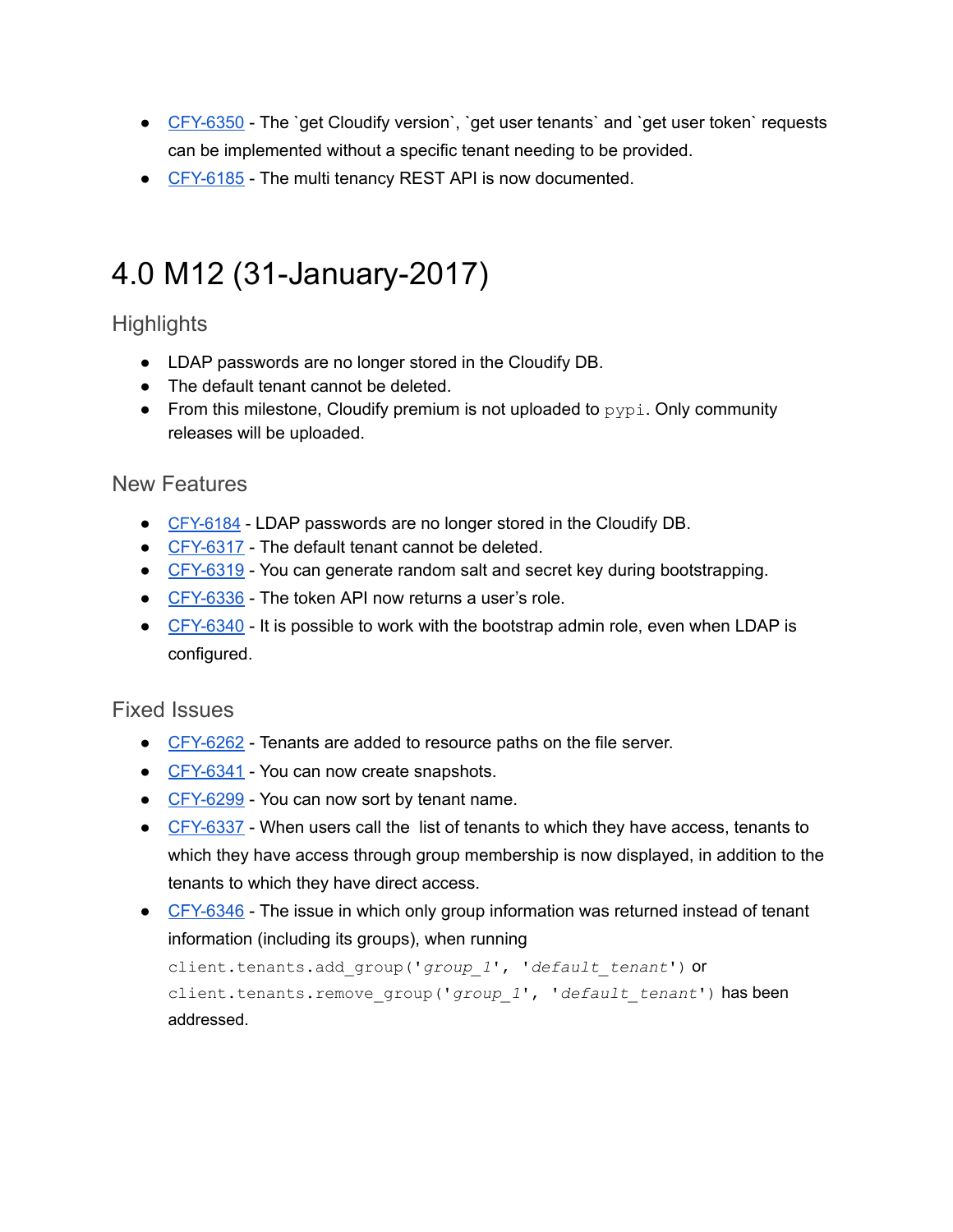## <span id="page-14-0"></span>Known Issues

• cloudify-sta does not work in this milestone.

## <span id="page-14-1"></span>4.0 M10 (29-December-2016)

## <span id="page-14-2"></span>What's new

- It is now possible to delete tenants, groups and users.
- An OpenStack Windows example!
- Improved LDAP integration.

## <span id="page-14-3"></span>New Features

- CFY-6206 Add support for deletion of tenants/groups/users
- CFY-6236 Validate manager credentials when using `cfy profiles set/unset`

### <span id="page-14-4"></span>Fixed Issues

- CFY-6196 Inappropriate error message when creating a user with an existing name
- CFY-6221 Check for existance of premium package doesn't work

### <span id="page-14-5"></span>Improvements

- CFY-6145 Guard on bootstrap admin (special user that can't be deleted/modified)
- CFY-6146 Only bootstrap admin can restore v4.x snapshots
- CFY-6176 Refactor rest-client add user to group
- CFY-6199 support user who want to get only resources for a specific tenant.
- CFY-6208 When using LDAP (such as AD), the user <-> user-groups association should be made only via LDAP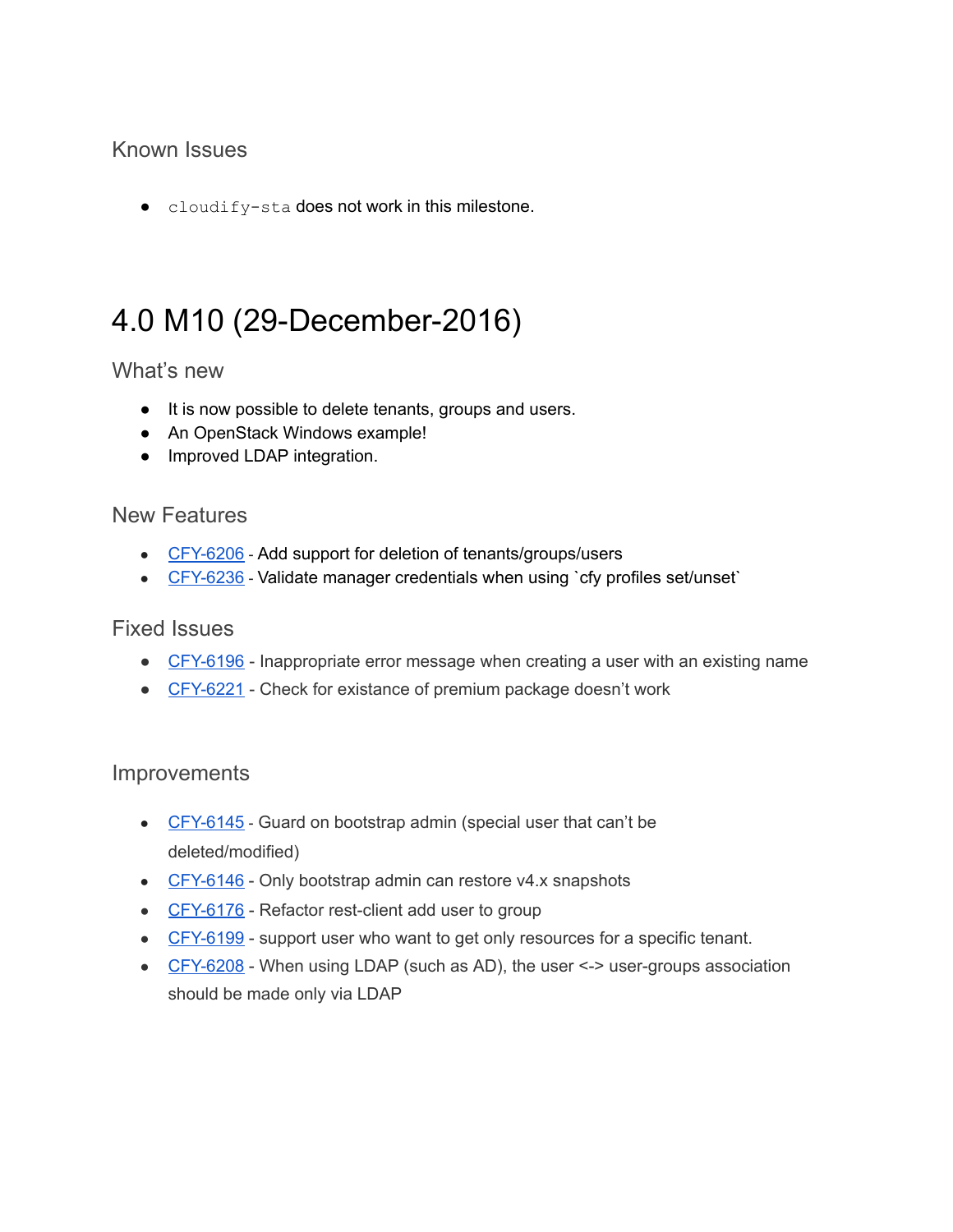# <span id="page-15-0"></span>4.0 M9 (15-December-2016)

<span id="page-15-1"></span>Fixed Issues

- CFY-6052 Bootstrap may fail if manager's VM image doesn't contain /root/.ssh CFY-3902 - Diamond agent not started upon restart
- CFY-4233 Validate strings in blueprints and inputs do not contain unicode characters

#### **Improvements**

- CFY-6162 REST API results will be limited to 1000
- CFY-6161 Enforce an upper bound limit for the default number of gunicorn workers.
- CFY-6138 Update cfy command for user assignment to groups.

## <span id="page-15-2"></span>4.0 M8 (1-December-2016)

<span id="page-15-3"></span>What's new

- Per user/role access control for Cloudify resources.
- cfy use has been changed to "cfy profiles use".

<span id="page-15-4"></span>New Features

- CFY-6115 Clients detection of active manager (managers cluster).
- CFY-6096 Add support for private resources and resource permissions
- [CFY6193](https://cloudifysource.atlassian.net/browse/CFY-6139) Add `tenant` and `permission` to REST/CLI responses

<span id="page-15-5"></span>Fixed Issues

- CFY-6156 cfy blueprints upload from GitHub does not work
- CFY-6128 snapshot restore is broken

**Improvements** 

• CFY-6130 - Rearrange cfy profile commands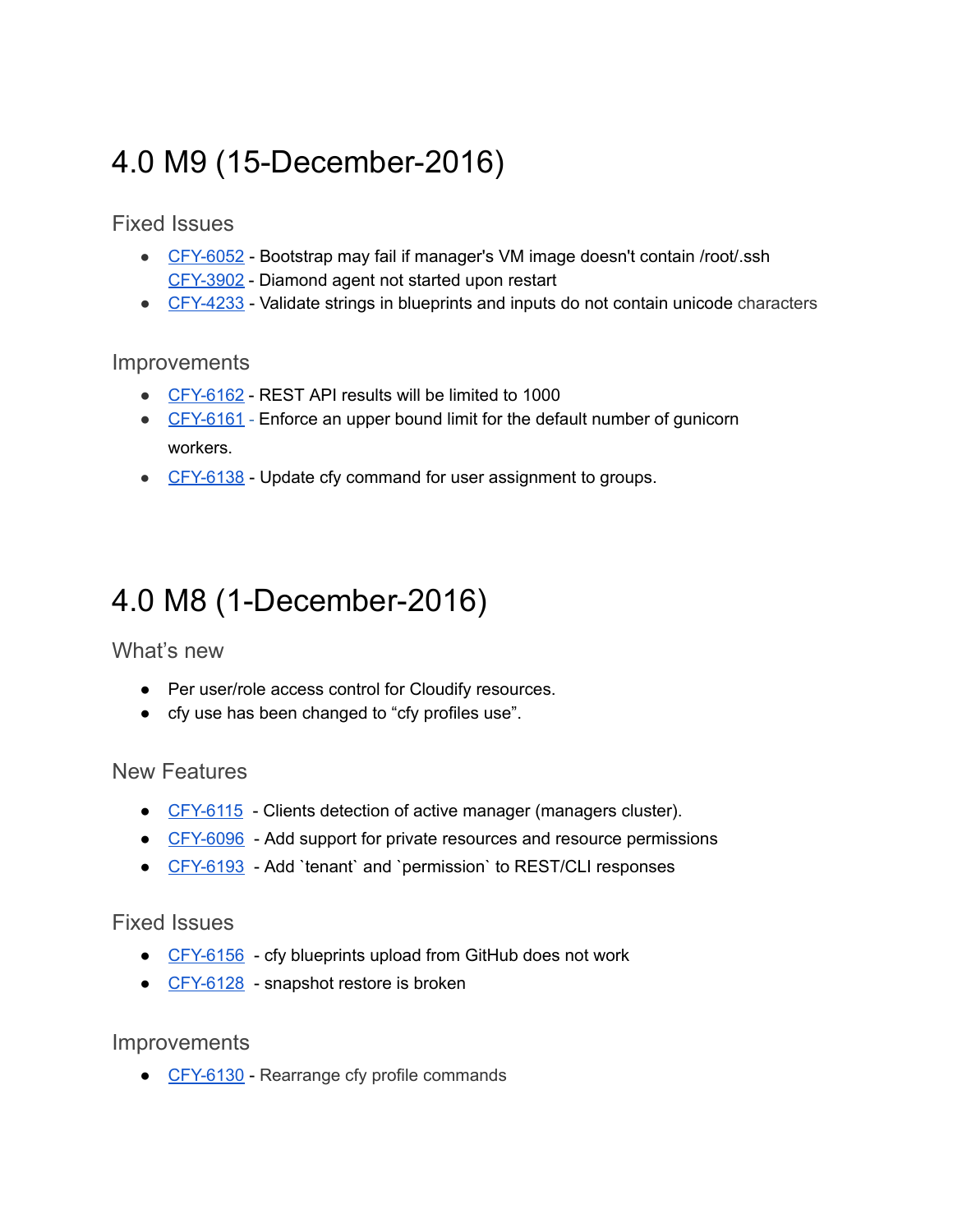● CFY-6135 - Consolidate cfy use and cfy profiles

## <span id="page-16-0"></span>4.0 M7 (20-November-2016)

<span id="page-16-1"></span>What's new

- It is now possible to specify the number of gunicorn processes in bootstrap inputs.
- New cfy commands for manager cluster management (cfy cluster…).
- Premium cli packages are available. These packages include the following features: Multi Tenancy, Manager High Availability, LDAP Authentication.

<span id="page-16-2"></span>New Features

- CFY-6070 Provide manager input for number of gunicorn processes
- CFY-6062 Add unique storage IDs to all models to allow same-name resources on different tenants (also includes a giant refactor of the storage)
- CFY-6009 Support HA configuration
- CFY-6075 Add database replication in the HA configuration

## <span id="page-16-3"></span>4.0 M6 (6-November-2016)

<span id="page-16-4"></span>Fixed Issues

- CFY-6005 Unclear error messages are printed when executing cfy teardown -f --ignore-deployments
- CFY-5877 Obscure, unhelpful message when agent installer fails to connect to VM

## <span id="page-16-5"></span>4.0 M5 (25-October-2016)

<span id="page-16-6"></span>What's new

• Cloudify admin password is auto-generated on bootstrap if not specified by the user.

<span id="page-16-7"></span>New Features

- CFY-5979 Support basic tenants commands
- CFY-5988 Create basic premium feature implementation, that will be available only for paying customers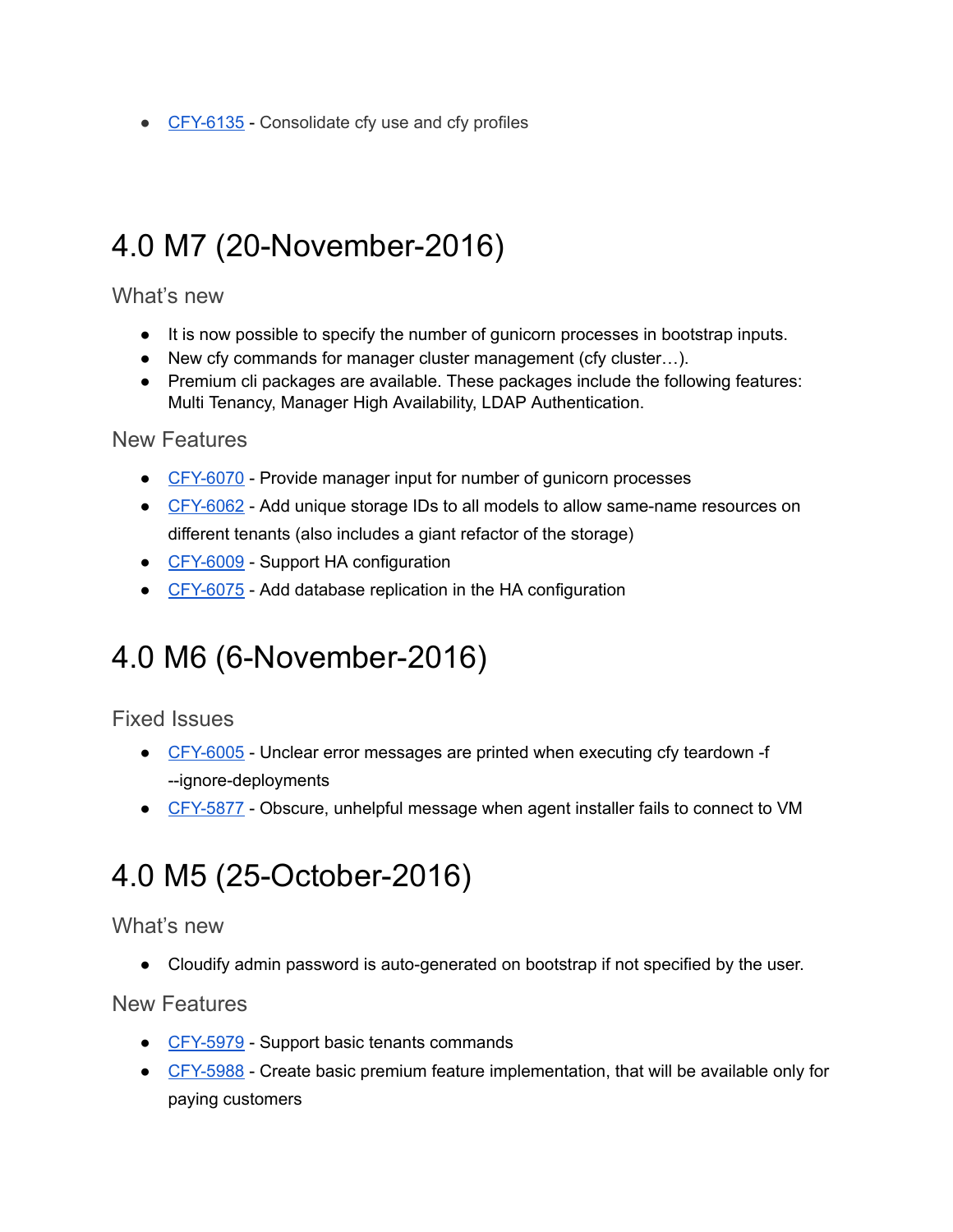• CFY-5982 - Auto-generate password during bootstrap, and keep it in the CLI profile

<span id="page-17-0"></span>Fixed Issues

- CFY-6003 cfy deployments create contains a redundant deployment-id argument.
- CFY-6006 Windows CLI package upload blueprint from secured URL fails on certificate verification.

# <span id="page-17-1"></span>4.0 M4 (October-2016)

<span id="page-17-2"></span>What's new

● CFY-6000 - Adding High Availability components to the manager

## <span id="page-17-3"></span>Fixed Issues

- CFY-5995 Dispatch evaluate functions attempts to use ctx before it is set when using get attribute in secured mode
- CFY-6003 cfy deployments create contains a redundant deployment-id argument

### <span id="page-17-4"></span>Known Issues

• CFY-6006 - Windows CLI package upload blueprint from secured URL fails on certificate verification

# <span id="page-17-5"></span>4.0 M3 (02-October-2016)

<span id="page-17-6"></span>Release Highlights

● Security (authorization) is on by default.

## <span id="page-17-7"></span>What's new

- CFY-5972 Add logging configuration (/etc/cloudify/logging.conf)
- CFY-5948 Enforce user authentication and authorization by default (replace flask securest).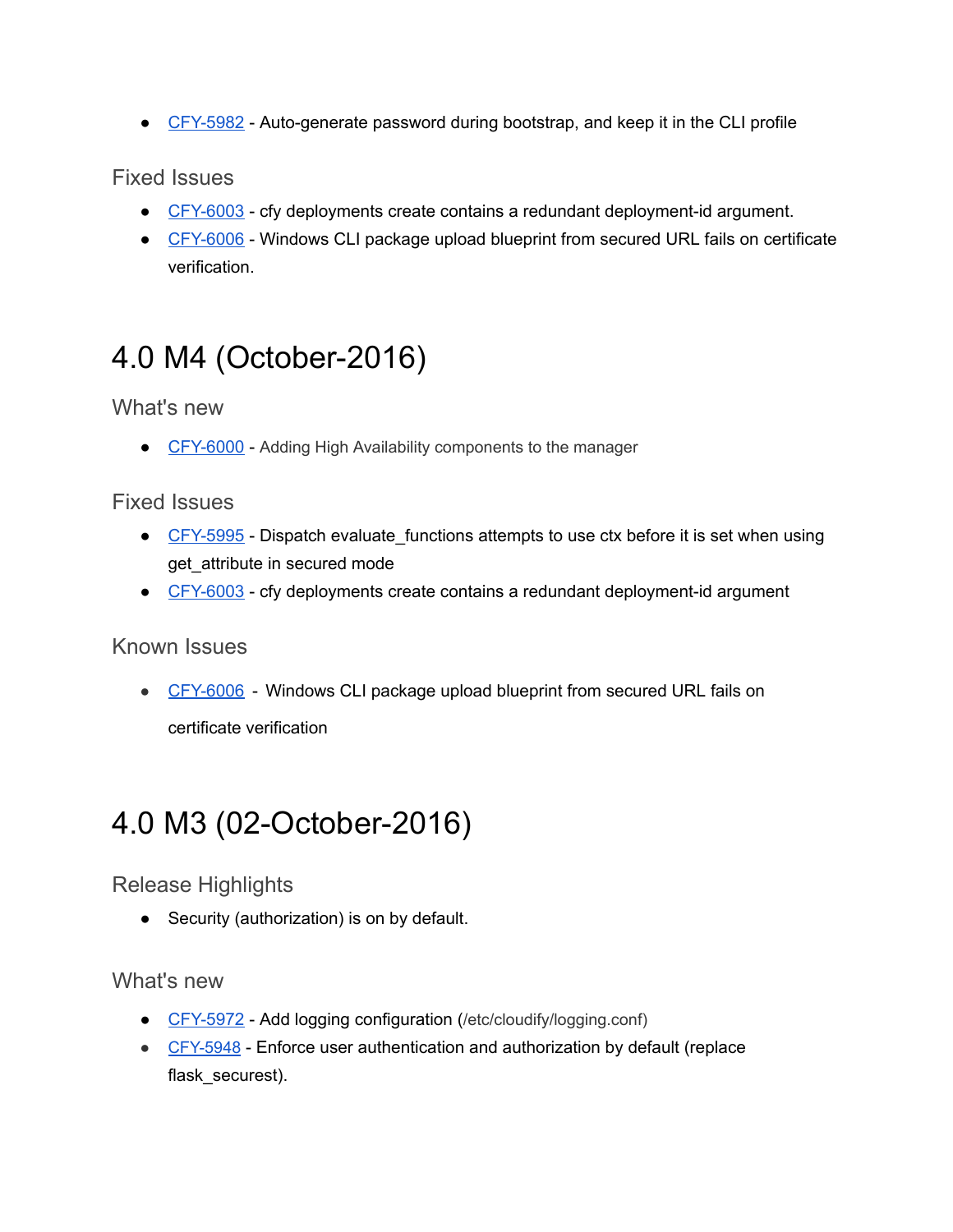● CFY-5821 - Handle snapshots with PostgreSQL and the ability to load older Elasticsearch based snapshots.

## <span id="page-18-0"></span>Fixes Issues

- CFY-5971 Backwards compatibility for installing agents on Windows hosts for pre-3.3.0 blueprints has been fixed.
- CFY-5745 Missing failure indication during bootstrap with no auth env variables
- CFY-5995 Dispatch evaluate functions attempts to use ctx before it is set when using get attribute in secured mode

## <span id="page-18-1"></span>**Improvements**

- CFY-5950 Refactor storage imports in the rest service
- CFY-5912 Consolidate old non-SQLAlchemy models into the new ones
- CFY-5926 Refactor storage manager and blueprint manager

## <span id="page-18-2"></span>Known Issues

• CFY-6006 - Windows CLI package upload blueprint from secured URL fails on

certificate verification

# <span id="page-18-3"></span>4.0 M1 (31-August-2016)

## <span id="page-18-4"></span>Release Highlights

New CLI merged, changes summary:

- Add context. Commands will now be available according to whether you're using a manager or not.
- `cfy init` is no longer required before `cfy use` or `cfy bootstrap`.
- Add flags to `cfy use` to set user and ssh-key path.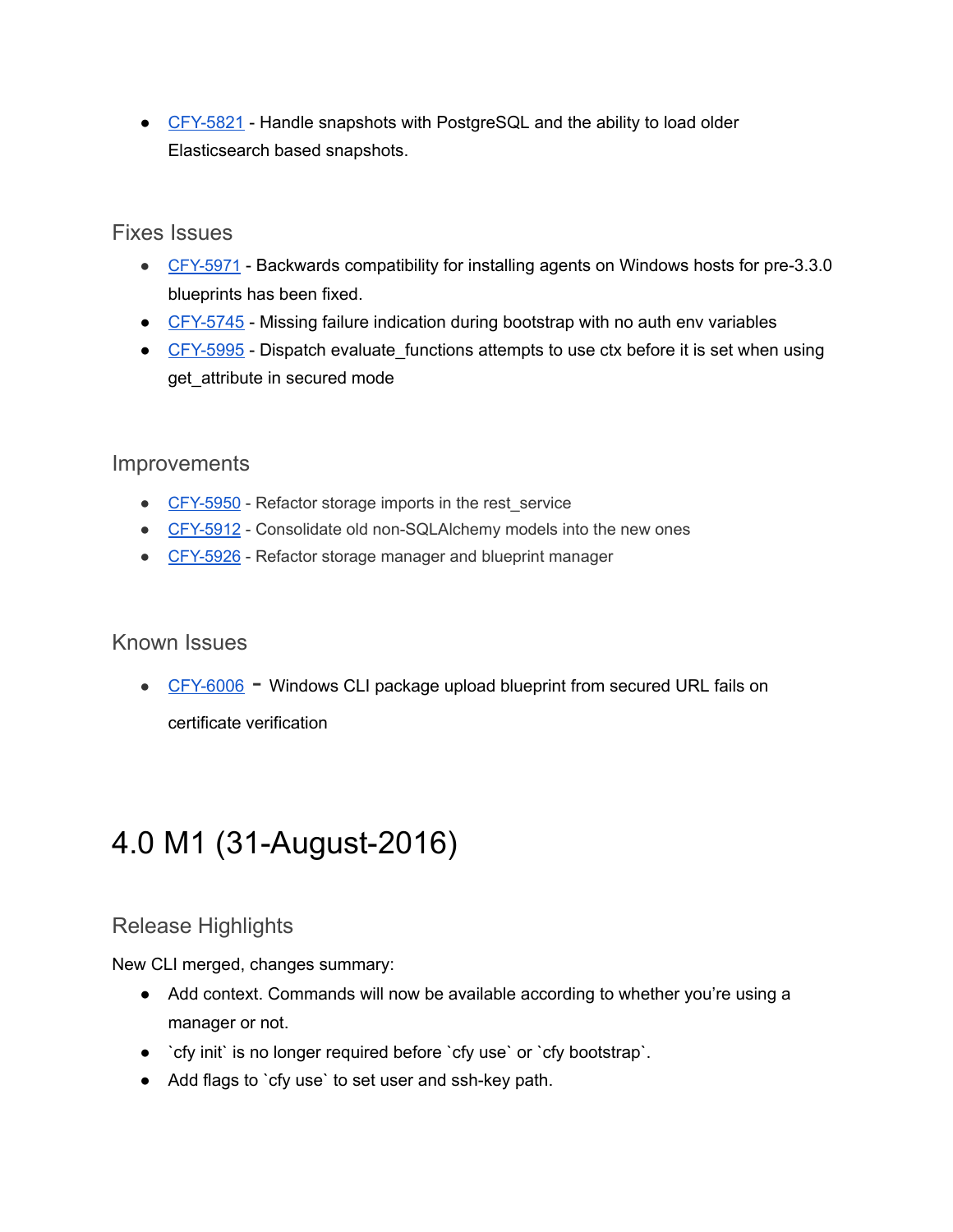- Remove `cfy local` to consolidate its commands with "manager" commands.
- $\bullet$   $\therefore$  cloudify now resides under  $\sim$  unless an environment variable called `CFY\_WORKDIR` is set in which case it will be switched to that dir.
- Introduce profiles. A profile will now be created per manager
- For that end, `cfy profiles` is introduced. Currently, it provides the `list`, `delete`, `import` and `export` commands.
- Importing and exporting of profiles can include ssh keys via the `--include-keys` flag.
- `cfy init -r` no longer resets logger and coloring configuration. You should provide the `--hard` flag to do that.
- Replace flags with positional arguments where necessary
- Solve flag naming consistency issues.
- Remove the `--skip-logging` from `cfy init`.
- CFY-5451 `cfy events list` now includes logs by default. You can ask to not show logs via the `--no-logs` flag.
- $\bullet$  Remove the `--debug` flag which is just an alias for `-vvv`.
- Auto generate names for blueprints and deployments ALWAYS unless there is a blueprint or deployment already with the same name. You can still provide them explicitly.
- Add task retry related flags to `cfy teardown`.
- Remove `cfy blueprints publish-archive`. `cfy blueprints upload` can now receive a path to a local yaml, a path to a local archive or a url of an archive. If an archive is is provided, the `--blueprint-filename` flag is now mandatory.
- Add `cfy inputs` for local context.
- CFY-5470 Fix issue where not providing a required input will not show which input was required.
- $\bullet$  Rename all `output` flags to `output-path`.
- Rename all `--force` like flags to `--force`.
- Ignore bootstrap validations when `--skip-validations` is provided in `cfy upgrade`.
- Allow passing a `--skip-sanity` flag to the bootstrap process.
- `cfy install` and `cfy blueprints upload` can now receive either a local path to a yaml, local path to an archive, url to an archive and a Docker/Vagrant like string to a repository.
- `cfy profiles export` can now receive the `--include-keys` flag which includes the ssh keys (if applicable) of the profiles in the archive. `cfy profiles import` will import any keys in the archive and place them in their original paths.
- `cfy profiles get-active` prints out the currently used profile. `cfy profiles list` will now show an asterisk next to the active profile.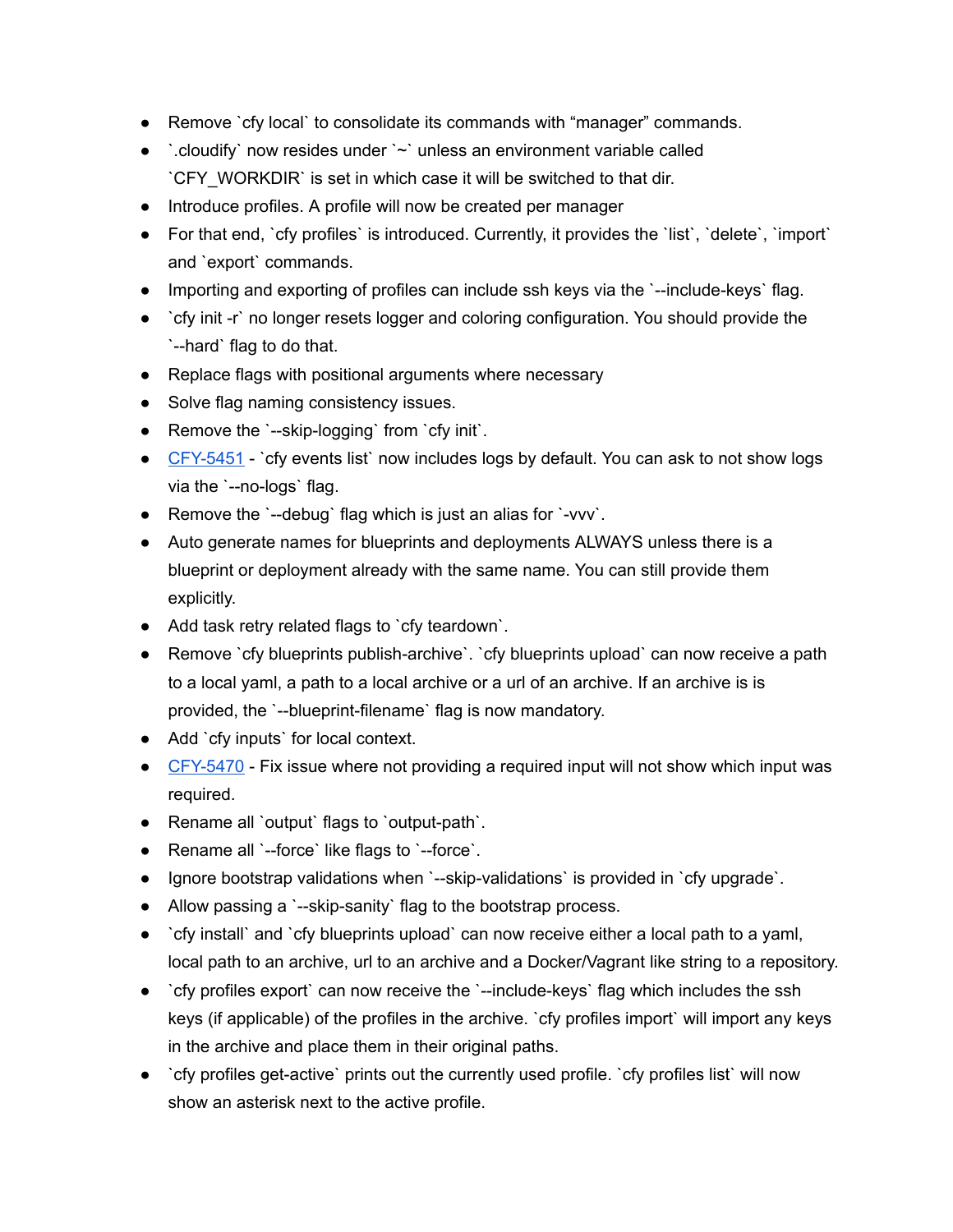- `cfy blueprints upload` and `cfy install` will now auto generate blueprint and deployment names only once per blueprint.
- `cfy blueprints package` added which packages a blueprint into a tar.gz or zip archive according to the OS. This archive is installable or uploadable via `cfy install` and `cfy blueprints upload`.
- Setting the env var CFY\_MULTIPLE\_BLUEPRINTS to `true` will allow users to initialize multiple blueprints locally.

### <span id="page-20-0"></span>What's new

- CFY-5802 Add postgreSQL to manager
- CFY-5639 Manager should provide functionality to delete events/logs of deployments
- CFY-5552 Snapshots download should show progress indication
- CFY-5509 cfy plugins upload should support a URL
- CFY-5508 Add resource upload/download progress to CLI
- CFY-5727 Allow importing yaml files other than ["blueprint.yaml"](https://cloudifysource.atlassian.net/browse/CFY-5727) to composer
- CFY-5798 Add "ignore failure" parameter to uninstall workflow.
- CFY-5296 Add sorting to "cfy \* list".
- $\bullet$  CFY-4837 Allow bootstrap to run on port != 22.
- CFY-4986 Add influxDB [r](https://cloudifysource.atlassian.net/browse/CFY-5727)etention policy to manager
- $\bullet$  First release of telegraf-plugin and filebeat-plugin
- CFY- New CLI merged. Changelog at: <https://goo.go/A3Nz1t>

## <span id="page-20-1"></span>Fixed Issues

- CFY-5464 fix descending sort by time.
- $\bullet$  CFY-5493 Fix scale workflow when scaling a node template that is part of a group and is contained in another node not part of that group.
- CFY-5782 Fix deployment update broken for deployments migrated from Cloudify 3.2.1
- $\bullet$  CFY-5453 deployment's updated at field isn't updated on a deployment update
- CFY-5698 mgmt worker sporadically doesn't restart after reboot
- CFY-5589 Workflow parameters types should be validated before attempting to execute the workflow.
- CFY-5711 Workflow parameters casting.
- CFY-5699 Blueprint parsing error circular get property detected although there isn't any.